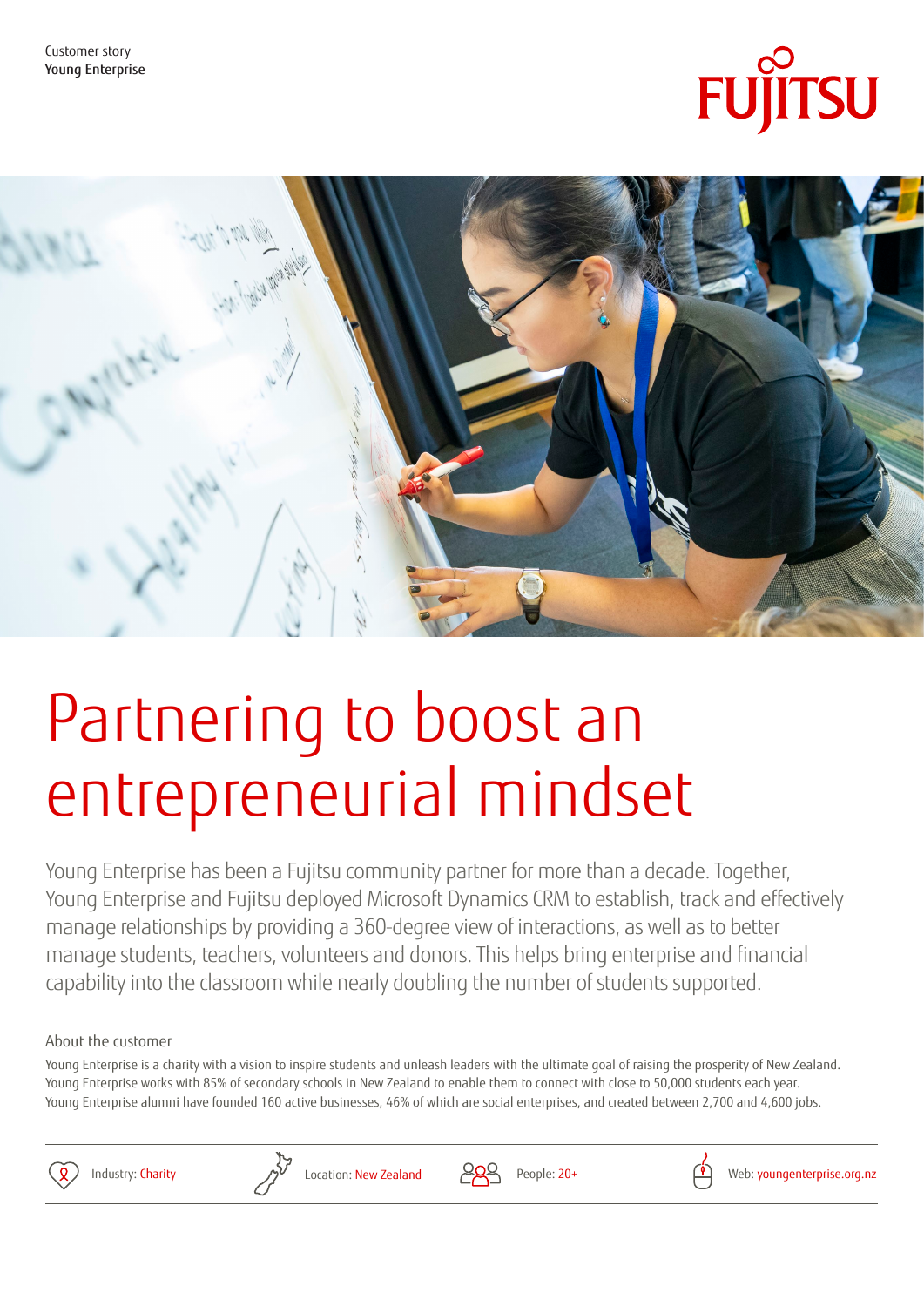

### Challenge

Fujitsu successfully replaced Young Enterprise's outdated legacy databases with a new CRM platform, then integrated it with the organisation's new online portal, enabling information access on the move.

## Solution

• Microsoft Dynamics CRM Online

#### **Outcomes**

- Tailored communications enable more effective fundraising and engagement
- More donations mean more students can be supported
- The Young Enterprise service has been extended to hundreds more students as a result, growing prosperity for New Zealand

#### Enabling personalised CRM

For many years, Fujitsu has been providing pro bono services and support to Young Enterprise in a community partnership built on purposeful social impact. This partnership facilitated the award-winning deployment of Microsoft Dynamics CRM to establish, track and effectively manage relationships by providing a 360-degree view of interactions.

"We have tens of thousands of stakeholders across the country including hundreds of teachers, donors and sponsors, and thousands of students and alumni. However, we need a personal touch with each of them," explains Terry Shubkin, CEO, Young Enterprise. "There is no way to manage it without a robust, flexible CRM platform in place. Fujitsu and Microsoft have enabled us to grow significantly in the last 10 years, doubling the number of students in our flagship programme and launching a successful alumni programme."

Fujitsu solved the problem of interfacing between Dynamics and its online presence, enabling the secure access of critical data remotely. Since the original project in 2016, Fujitsu has also upgraded to the latest version of Dynamics, giving Young Enterprise additional functionality. This allows tailored experiences such as the Rangatahi Business Challenge, which sees over 400 students develop work-ready skills and connect with local Māori entrepreneurs.

### Small improvements, big impact

Fujitsu managed the integration of Young Enterprise's new website and CRM to enable automated enrolment, membership and registration for events. The organisation also uses CRM to help manage stakeholder communication, service requests, feedback, sponsorship contracts, donations, events and courses.

The platform enables the efficient management of hundreds of organisations and tens of thousands of individuals using only limited resources. Every communication is targeted at stakeholder groups and individual constituents. This means more effective, personalised communications, which in turn leads to higher donations, providing more funds for students.

"We operate in an incremental fashion – never looking to make huge changes and constantly building on what we have to become more data-driven," continues Shubkin. "Fujitsu gives us the small improvements which actually make a big difference, such as cleaning up our data fields so we can tailor our alumni communications more effectively and raise more donations."

For Young Enterprise, Microsoft Dynamics CRM Online facilitates school, teacher and student registration and relationship management, including recording exam results/NZQA qualifications obtained and award/competition entries and finalists.

The integrated platform also allows Young Enterprise staff, who travel extensively, to have access to data when they need it, and collaborate effectively regardless of location. During the COVID-19 pandemic, when homeworking became the norm, this became hugely important.